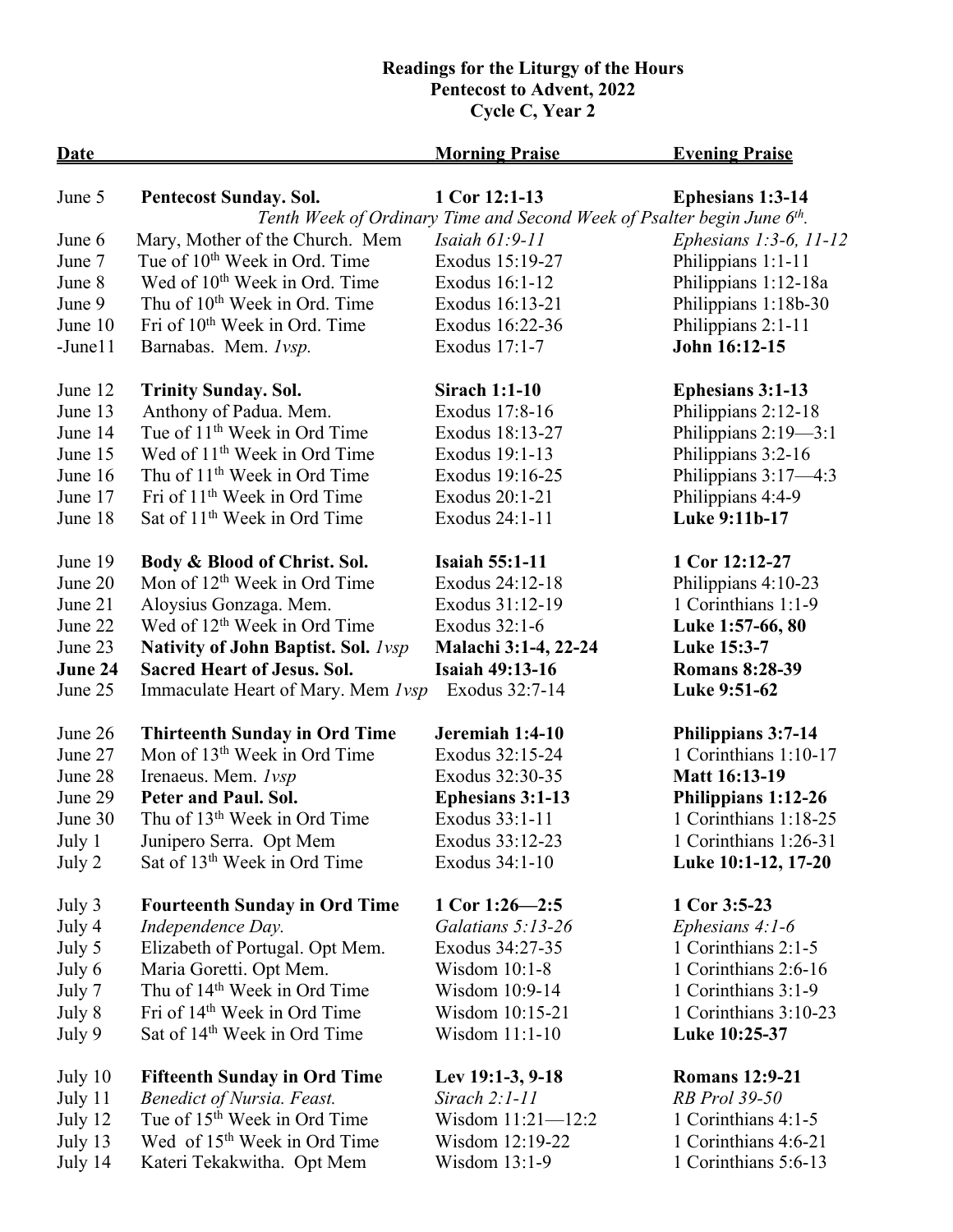| July 15<br>July 16 | Bonaventure, Mem<br>Our Lady Mt Carmel. OptMem. lvsp.  | Wisdom 15:17-16:4<br>Song $2:1-7$               | 1 Corinthians 6:1-8<br>Luke 10:38-42 |
|--------------------|--------------------------------------------------------|-------------------------------------------------|--------------------------------------|
| July 17            | <b>Sixteenth Sunday in Ord Time</b>                    | Deuteronomy 8:1-3                               | <b>Philippians 4:4-9</b>             |
| July 18            | Mon of 16 <sup>th</sup> Week in Ord Time               | Wisdom 16:5-14                                  | 1 Corinthians 7:1-16                 |
| July 19            | Tue of 16 <sup>th</sup> Week in Ord Time               | Wisdom 16:15-21                                 | 1 Corinthians 7:21-31                |
| July 20            | Wed of 16 <sup>th</sup> Week in Ord Time               | Wisdom 16:24-29                                 | 1 Cor 7:32-35, 39-40                 |
| July 21            | Thu of 16 <sup>th</sup> Week in Ord Time               | Wisdom 17:1-6                                   | 1 Corinthians 8:1-13                 |
| July $22$          | Mary Magdalene. Feast                                  | 1 Corinthians 13:1-13                           | Acts 1:6-14                          |
| July 23            | Sat of 16 <sup>th</sup> Week in Ord Time               | Wisdom 17:11-15                                 | Luke 11:1-13                         |
| July 24            | <b>Seventeenth Sunday in Ord Time</b>                  | <b>Exodus 32:7-14</b>                           | <b>James 5:13-20</b>                 |
| July 25            | James, Apostle. Feast.                                 | 2 Corinthians 6:1-10                            | Hebrews 12:1-11                      |
| July 26            | Joachim & Anne. Mem.                                   | Sirach $3:1-15$                                 | Romans 4:1-12                        |
| July 27            | Wed of 17 <sup>th</sup> Week in Ord Time               | Wisdom 17:18-18:8                               | 1 Corinthians 9:1-14                 |
| July 28            | Thu of 17 <sup>th</sup> Week in Ord Time               | Wisdom 19:6-9;18-22                             | 1 Corinthians 9:15-27                |
| July 29            | Martha, Mary, Lazarus. Mem.                            | Esther A:1-17 $(=11:2-12:6)$                    | 1 Cor 10:1-13                        |
| July 30            | Sat of 17 <sup>th</sup> Week in Ord Time               | Esther $1:1-9$                                  | Luke 12:13-21                        |
| July 31            | <b>Eighteenth Sunday in Ord Time</b>                   | <b>Sirach 31:1-11</b>                           | Job 28:1-28                          |
| Aug 1              | Alphonsus Ligouri. Mem.                                | Esther 1:10-22                                  | 1 Cor 10:14-22                       |
| Aug 2              | Tue of 18 <sup>th</sup> Week in Ord Time               | Esther 2:1-11                                   | 1 Cor 10:23-11:1                     |
| Aug 3              | Wed of 18 <sup>th</sup> Week in Ord Time               | Esther 2:12-23                                  | 1 Cor 11:17-22                       |
| Aug 4              | John Mary Vianney. Mem.                                | Esther 3:1-13                                   | 1 Corinthians 11:23-34               |
| Aug 5              | Fri of 18 <sup>th</sup> Week in Ord Time               | Esther B:1-7; 3:14-15<br>$(=13:1-7)$            | 1 Cor 12:1-11                        |
| Aug 6              | Transfiguration of Lord. Feast. 2vsp.                  | 2 Corinthians 4:5-12                            | $1$ John $3:1-3$                     |
| Aug 7              | <b>Nineteenth Sunday in Ord Time</b>                   | 1 Corinthians 4:1-5                             | 1 Peter 4:7-11                       |
| Aug 8              | Dominic. Mem                                           | <b>Esther 4:1-7</b>                             | 1 Corinthians 12:12-31               |
| Aug 9              | Tue of 19 <sup>th</sup> Week in Ord Time               | Esther C:1-11 $(=13:8-18)$                      | 1 Corinthians 13:1-13                |
| Aug $10$           | Lawrence. Feast.                                       | 1 Peter 3:13-17                                 | 1 Peter 4:12-14                      |
| Aug 11             | Clare, Religious Founder. Mem                          | Esther C:12-30 $(=14:1-18)$                     | 1 Cor 14:1-12                        |
| Aug $12$           | Fri of 19 <sup>th</sup> Week in Ord Time               | Esther D:1-16 $(=15:1-16)$                      | 1 Corinthians 14:13-25               |
| Aug 13             | Sat of 19 <sup>th</sup> Week in Ord time <i>lvsp</i> . | Esther 5:3-14                                   | Luke 12:49-53                        |
| Aug 14             | Twentieth Sun Ord Time. Ivsp OA                        | <b>Philippians 2:1-11</b>                       | Luke 1:39-56                         |
| Aug $15$           | <b>Assumption of Mary. Sol.</b>                        | Ephesians 1:15-23                               | 1 Thess 4:13-18                      |
| Aug $16$           | Tue of 20 <sup>th</sup> Week in Ord Time               | Esther 6:1-13                                   | 1 Cor 15: 15:1-11                    |
| Aug $17$           | Wed of 20 <sup>th</sup> Week in Ord Time               | Esther 6:14-7:10                                | 1 Cor 15: 12-19                      |
| Aug $18$           | Thu of 20 <sup>th</sup> Week in Ord Time               | <b>Esther 8:1-12</b>                            | 1 Cor 15: 20-34                      |
| Aug 19             | Thu of 20 <sup>th</sup> Week in Ord Time               | Esther E:1-16 $(=16:1-16)$                      | 1 Cor 15: 35-49                      |
| Aug $20$           | Bernard, Religious Founder. Mem                        | Esther E:17-24;8:13-17<br>$(=1:17-24; 8:13-17)$ | Luke 13:22-30                        |
| Aug $21$           | <b>Twenty-First Sun Ord Time</b>                       | <b>Isaiah 56:1-7</b>                            | Rev 22:12-14, 16-20                  |
| Aug 22             | Queenship of Mary. Mem.                                | Esther 9:1-6;11-17                              | 1 Cor 15:50-58                       |
| Aug $23$           | Rose of Lima Opt Mem                                   | Esther 9:18-23 $(=9:18-22)$                     | 1 Cor 16:1-12                        |
| Aug 24             | <b>Bartholomew Feast</b>                               | Acts 2:43-47                                    | $1$ Corinthian 4:1-4                 |
| Aug $25$           | Thu of 21 <sup>st</sup> Week in Ord. Time              | Esther 9:24-10:3 $(=9:23-10:3)$                 | 1 Cor 16:13-24                       |
| Aug $26$           | Fri of 21 <sup>st</sup> Week in Ord. Time              | Esther F:1-11 $(=10:4-13)$                      | Acts 9:32-43                         |
| Aug 27             | Monica. Mem 1 vsp                                      | Proverbs 10:1-5                                 | Luke 14:1, 7-14                      |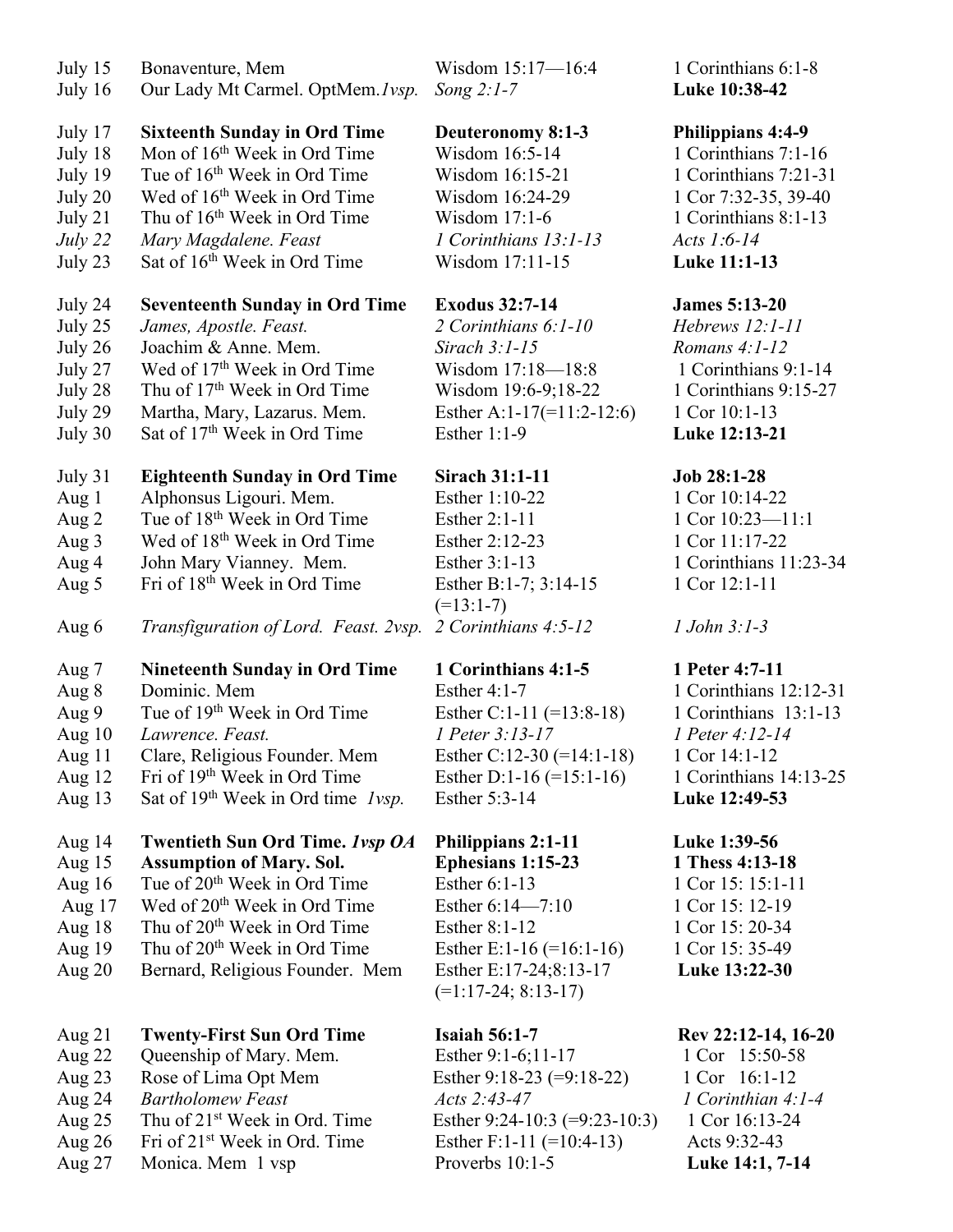| Aug 28                                                               | <b>Twenty-Second Sunday Ord Time</b>                                                                                                                                                                                                                                                          | <b>Tobit 4:5-11</b>                                                                                                       | <b>James 2:1-13</b>                                                                                                               |
|----------------------------------------------------------------------|-----------------------------------------------------------------------------------------------------------------------------------------------------------------------------------------------------------------------------------------------------------------------------------------------|---------------------------------------------------------------------------------------------------------------------------|-----------------------------------------------------------------------------------------------------------------------------------|
| Aug 29                                                               | Passion of John the Baptist Mem                                                                                                                                                                                                                                                               | Proverbs 10:6-11                                                                                                          | Acts 10:1-16                                                                                                                      |
| Aug 30                                                               | Tue of 22 <sup>nd</sup> Week in Ord Time                                                                                                                                                                                                                                                      | Proverbs 10:12-16                                                                                                         | Acts 10:17-33                                                                                                                     |
| Aug 31                                                               | Wed of 22 <sup>nd</sup> Week in Ord Time                                                                                                                                                                                                                                                      | Proverbs 10:17-21                                                                                                         | Acts 10:44-11:18                                                                                                                  |
| Sep 1                                                                | Thu of 22 <sup>nd</sup> Week in Ord Time                                                                                                                                                                                                                                                      | Proverbs 10:22-26                                                                                                         | Acts 11:19-30                                                                                                                     |
| Sep 2                                                                | Fri of 22 <sup>nd</sup> Week in Ord Time                                                                                                                                                                                                                                                      | Proverbs 10:27-32                                                                                                         | Acts 12:1-11                                                                                                                      |
| Sep 3                                                                | Gregory the Great Feast 1 vsp                                                                                                                                                                                                                                                                 | $2 Tim 1:8-14$                                                                                                            | Luke 14:25-33                                                                                                                     |
| Sept 4                                                               | <b>Twenty Third Sunday Ord Time</b>                                                                                                                                                                                                                                                           | Proverbs 8:1-11                                                                                                           | <b>Colossians 3:1-11</b>                                                                                                          |
| Sept 5                                                               | Labor Day                                                                                                                                                                                                                                                                                     | Exodus 31:12-17                                                                                                           | 2 Thess 3:6-13                                                                                                                    |
| Sep 6                                                                | Tue of 23 <sup>rd</sup> Week in Ord Time                                                                                                                                                                                                                                                      | Proverbs 11:1-5                                                                                                           | Acts 12:12-25                                                                                                                     |
| Sep 7                                                                | Wed of 23rd Week in Ord Time                                                                                                                                                                                                                                                                  | Proverbs 11:6-10                                                                                                          | Acts 13:1-12                                                                                                                      |
| Sep 8                                                                | Birth of Virgin Mary. Feast.                                                                                                                                                                                                                                                                  | Proverbs 8:22-36                                                                                                          | Revelation 21:1-5                                                                                                                 |
| Sep 9                                                                | Fri of 23rd Week in Ord Time                                                                                                                                                                                                                                                                  | Proverbs 11:11-15                                                                                                         | Acts 13:13-25                                                                                                                     |
| Sep 10                                                               | Sat of 23 <sup>rd</sup> Week in Ord Time                                                                                                                                                                                                                                                      | Job 1:1-12                                                                                                                | Luke 15:1-32                                                                                                                      |
| Sept 11                                                              | <b>Twenty-Fourth Sunday Ord Time</b>                                                                                                                                                                                                                                                          | <b>Jeremiah 31:15-20</b>                                                                                                  | 1 John 4:7-12                                                                                                                     |
| Sep 12                                                               | Mon of 24 <sup>th</sup> Week in Ord Time                                                                                                                                                                                                                                                      | Job 1:13-22                                                                                                               | Acts 13:26-43                                                                                                                     |
| Sep 13                                                               | John Chrysostom, Mem                                                                                                                                                                                                                                                                          | $Job 2:1-13$                                                                                                              | Acts 13:44-14:7                                                                                                                   |
| Sept 14                                                              | Exaltation of the Cross. Feast.                                                                                                                                                                                                                                                               | 1 Corinthians 2:1-10                                                                                                      | Revelation 7:1-14                                                                                                                 |
| Sept 15                                                              | Our Lady of Sorrows. Mem.                                                                                                                                                                                                                                                                     | Romans 8:18-25                                                                                                            | Revelation 12:1-6                                                                                                                 |
| Sep 16                                                               | Cornelius and Cyprian, Mem                                                                                                                                                                                                                                                                    | Job 3:1-10; 20-26                                                                                                         | Acts 14:8-20                                                                                                                      |
| Sep 17                                                               | Hildegarde, Opt Mem                                                                                                                                                                                                                                                                           | Job 15:1-16                                                                                                               | Luke 16:1-13                                                                                                                      |
| Sept 18<br>Sep 19<br>Sep 20<br>Sept 21<br>Sep 22<br>Sep 23<br>Sep 24 | <b>Twenty-Fifth Sunday in Ord Time</b><br>Mon of 25 <sup>th</sup> Week in Ord Time<br>Andrew Kim Taegon,<br>Paul Chong Hasong, Martyrs. Mem<br>Matthew, Evangelist. Feast<br>Thu of 25 <sup>th</sup> Week in Ord Time<br>Pius of Pietreclena, Mem<br>Sat of 25 <sup>th</sup> Week in Ord Time | <b>Sirach 29:8-13</b><br>Job 15:17-30<br>Job 16:1-11<br>2 Timothy $4:1-5$<br>Job 16:12-17:2<br>Job 17:3-16<br>Job 18:1-21 | <b>Tobit 4:7-11</b><br>Acts 14:21-15:5<br>Acts 15:6-21<br>Ephesians 2:11-22<br>Acts 15:22-35<br>Acts 15:36-16:10<br>Luke 16:19-31 |
| Sept 25                                                              | <b>Twenty-Sixth Sunday in Ord Time</b>                                                                                                                                                                                                                                                        | Sirach 3:30-4:10                                                                                                          | Philippians 3:17-21                                                                                                               |
| Sep 26                                                               | Mon of 26 <sup>th</sup> Week in Ord Time                                                                                                                                                                                                                                                      | Job 19:1-12                                                                                                               | Acts 16:11-24                                                                                                                     |
| Sep 27                                                               | Vincent de Paul, Founder. Mem                                                                                                                                                                                                                                                                 | Job 19:13-22                                                                                                              | Acts 16:25-40                                                                                                                     |
| Sep 28                                                               | Wed of 26 <sup>th</sup> Week in Ord Time                                                                                                                                                                                                                                                      | Job 19:23-29                                                                                                              | Acts 17:1-15                                                                                                                      |
| Sept 29                                                              | Michael and All Angels. Feast.                                                                                                                                                                                                                                                                | Daniel $12:1-3$                                                                                                           | Revelation 12:7-12                                                                                                                |
| Sep 30                                                               | Jerome, Doctor of the Church. Mem                                                                                                                                                                                                                                                             | Job 20:1-11; 26-29                                                                                                        | Acts 17:16-34                                                                                                                     |
| Oct 1                                                                | Therese of the Child Jesus, Mem                                                                                                                                                                                                                                                               | Job 21:1-16                                                                                                               | Luke 17:5-10                                                                                                                      |
| Oct 2                                                                | <b>Twenty-Seventh Sunday Ord Time</b>                                                                                                                                                                                                                                                         | <b>Genesis 15:1-6</b>                                                                                                     | 1 Corinthians 1:18-25                                                                                                             |
| Oct 3                                                                | Bl. Columba Marmion, Mem                                                                                                                                                                                                                                                                      | Job 21:17-34                                                                                                              | Acts 18:1-11                                                                                                                      |
| Oct 4                                                                | Francis of Assisi, Mem                                                                                                                                                                                                                                                                        | Job 28:12-28                                                                                                              | Acts 18:12-28                                                                                                                     |
| Oct 5                                                                | Francis Xavier Seelos, Opt Mem                                                                                                                                                                                                                                                                | Job 38:1-15                                                                                                               | 1 Timothy 1:1-11                                                                                                                  |
| Oct 6                                                                | Bruno, Mem                                                                                                                                                                                                                                                                                    | Job 38:16-30                                                                                                              | 1 Timothy 1:12-20                                                                                                                 |
| Oct 7                                                                | Our Lady of the Rosary, Mem                                                                                                                                                                                                                                                                   | Job 38:31-41                                                                                                              | 1 Timothy 2: 1-7                                                                                                                  |
| Oct 8                                                                | Sat of 27 <sup>th</sup> Week in Ord. Time                                                                                                                                                                                                                                                     | Job 39:13-30                                                                                                              | Luke 17:11-19                                                                                                                     |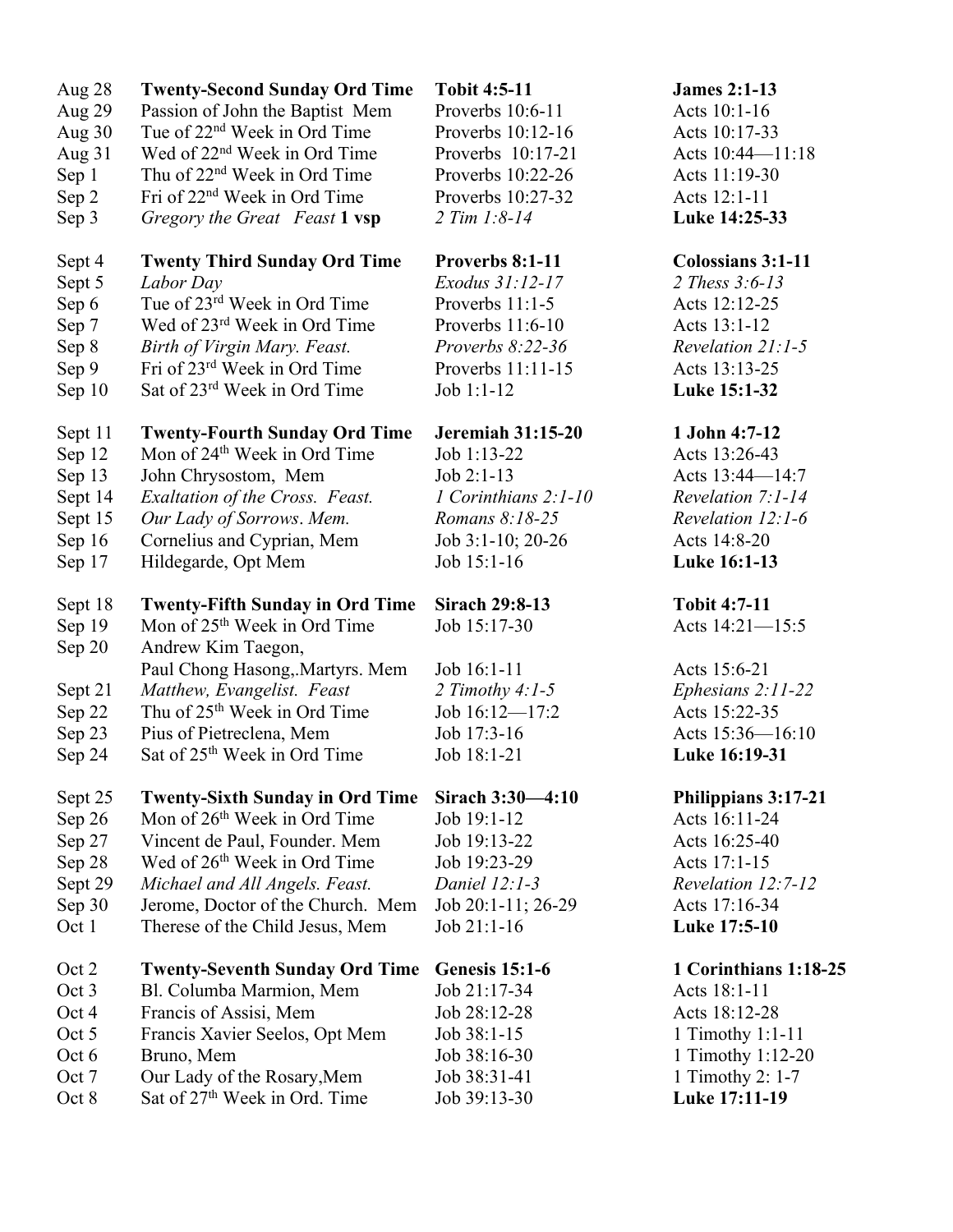| Oct <sub>9</sub> | <b>Twenty-Eighth Sunday Ord Time</b>       | <b>Sirach 51:1-12</b>   | Colossians 3:12-17     |
|------------------|--------------------------------------------|-------------------------|------------------------|
| Oct 10           | Mon of 28 <sup>th</sup> Week in Ord Time   | Job 40:1-14             | 1 Timothy $3:1-7$      |
| Oct 11           | Tue of 28 <sup>th</sup> Week in Ord Time   | Job 40:15-24            | 1 Timothy 3:8-16       |
| Oct 12           | Wed of 28 <sup>th</sup> Week in Ord Time   | Job 41:1-11. 31-34      | 1 Timothy $4:1-5$      |
| Oct 13           | Thu of 28 <sup>th</sup> Week in Ord Time   | Job $42:1-6$            | 1 Timothy 4:6-16       |
| Oct 14           | Fri of 28 <sup>th</sup> Week in Ord Time   | Job 42:7-17             | 1 Timothy $5:1-8$      |
| Oct 15           | Teresa of Jesus, Mem.                      | Malachi 1:1-14          | Luke 18:1-8            |
|                  |                                            |                         |                        |
| Oct 16           | <b>Twenty-Ninth Sunday Ord Time</b>        | <b>Genesis 18:16-33</b> | 1 Kings 8:54-61        |
| Oct 17           | Ignatius of Antioch, Mem                   | Malachi 2:1-9           | 1 Timothy 5:17-25      |
| Oct 18           | Luke, Evangelist. Feast.                   | $Acts 1:1-11$           | Romans 8:18-27         |
| Oct 19           | Wed of 29 <sup>th</sup> Week in Ord Time   | Malachi 2:10-17         | 1 Timothy 6:11-21      |
| Oct 20           | Thu of 29 <sup>th</sup> Week in Ord Time   | Malachi 3:1-12          | 2 Timothy $1:1-7$      |
| Oct 21           | Fri of 29 <sup>th</sup> Week in Ord Time   | Malachi 3:17-24         | 2 Timothy 1:8-18       |
| Oct 22           | Sat of 29 <sup>th</sup> Week in Ord Time   | Leviticus 19:1-4,9-10   | Luke 18:9-14           |
|                  |                                            |                         |                        |
| Oct 23           | <b>Thirtieth Sunday in Ord Time</b>        | 1 Samuel 2:1-10         | Philippians 2:1-11     |
| Oct 24           | Mon of 30 <sup>th</sup> Week in Ord Time   | Lev 19:11-18            | John 4:19-24           |
| Oct 25           | <b>Ded Consecrated Churches. Sol.</b>      | Ephesians 2:19-22       | 1 Cor 12:12-27         |
| Oct 26           | Wed of 30 <sup>th</sup> Week in Ord Time   | Lev 19:32-37            | 2 Timothy 2:1-7        |
| Oct 27           | Thu of 30 <sup>th</sup> Week in Ord Time   | Lev 23:1-8              | 2 Timothy 2: 8-19      |
| Oct 28           | Simon and Jude. Feast.                     | 1 Corinthians $4:1-5$   | 2 Corinthians 6:1-10   |
| Oct 29           | Sat of 30 <sup>th</sup> Week in Ord Time   | Lev 23:9-16, 21-22      | Luke 19:1-10           |
|                  |                                            |                         |                        |
| Oct 30           | Thirty First Sun Ord Time 1vspOA           | <b>Genesis 18:1-15</b>  | Romans 4:13-25         |
| Oct 31           | Mon of 31 <sup>st</sup> Week in Ord Time   | Lev 23:23-32            | Matthew 5:1-12a        |
| Nov 1            | <b>All Saints. Sol.</b>                    | Philippians 2:1-18      | <b>Ephesians 4:1-6</b> |
| Nov 2            | All the Faithful Departed                  | 1 Cor 15:50-58          | 2 Cor $4:16 - 5:5$     |
| Nov $3$          | Thu of 31 <sup>st</sup> Week in Ord Time   | Lev 23:33-44            | 2 Timothy 2:20-26      |
| Nov <sub>4</sub> | Charles Borromeo Mem                       | Lev $25:1-7$            | 2 Timothy 3:1-17       |
| Nov 5            | Sat of 31 <sup>st</sup> Week in Ord Time   | Lev 25:8-17             | Luke 20:27-38          |
|                  |                                            |                         |                        |
| Nov $6$          | Thirty-Second Sunday Ord Time Wisdom 3:1-9 |                         | 1 Cor 15:12-20         |
| Nov <sub>7</sub> | Mon of 32 <sup>nd</sup> Week in Ord Time   | Lev 25:18-28            | 2 Timothy $4:1-8$      |
| Nov 8            | Tue of 32 <sup>nd</sup> Week in Ord Time   | Lev 25:35-43            | 1 Thessalonians 1:1-10 |
| Nov $9$          | Dedication Lateran Basilica. Feast         | 1 Kgs 8:22-23, 27-30    | Ephesians $2:19-22$    |
| Nov $10$         | Leo the Great, Mem                         | Lev 25:47-55            | 2 Timothy 4:9-22       |
| Nov 11           | Martin of Tours. Feast.                    | Isaiah 58:6-12          | Ephesians 6:10-17      |
|                  | Community Founders Day                     | Genesis 12:1-3          | Ephesians $3:14-21$    |
| Nov $12$         | Sat of 32 <sup>nd</sup> Week in Ord Time   | 2 Macc 1:1-9; 2:16-23   | Luke 21:5-19           |
|                  |                                            |                         |                        |
| Nov $13$         | <b>Thirty-Third Sunday Ord Time</b>        | <b>Isaiah 24:17-23</b>  | 1 Cor 15:21-28         |
| Nov 14           | Mon of 33 <sup>rd</sup> Week in Ord Time   | 2 Macc 5:1-5, 11-20     | 1 Thess 2:1-16         |
| Nov $15$         | Tue of 33rd Week in Ord Time               | 2 Macc 5:21-6:2         | 1 Thess 2:17-3:5       |
| Nov $16$         | Gertrude the Great. Feast                  | Song $3:1-5$            | 1 John 4:13-19         |
| Nov $17$         | Elizabeth of Hungary, Mem                  | 2 Macc 6:3-17           | 1 Thess 3:6-13         |
| Nov 18           | Rose Philippine Duchesne. Opt Mem.         | 2 Macc 6:18-31          | 1 Thess 4:1-12         |
| <b>Nov 19</b>    | Mechtilde, Opt mem                         | 2 Macc 7:1-14           | Luke 23:35-43          |
|                  |                                            |                         |                        |
|                  |                                            |                         |                        |